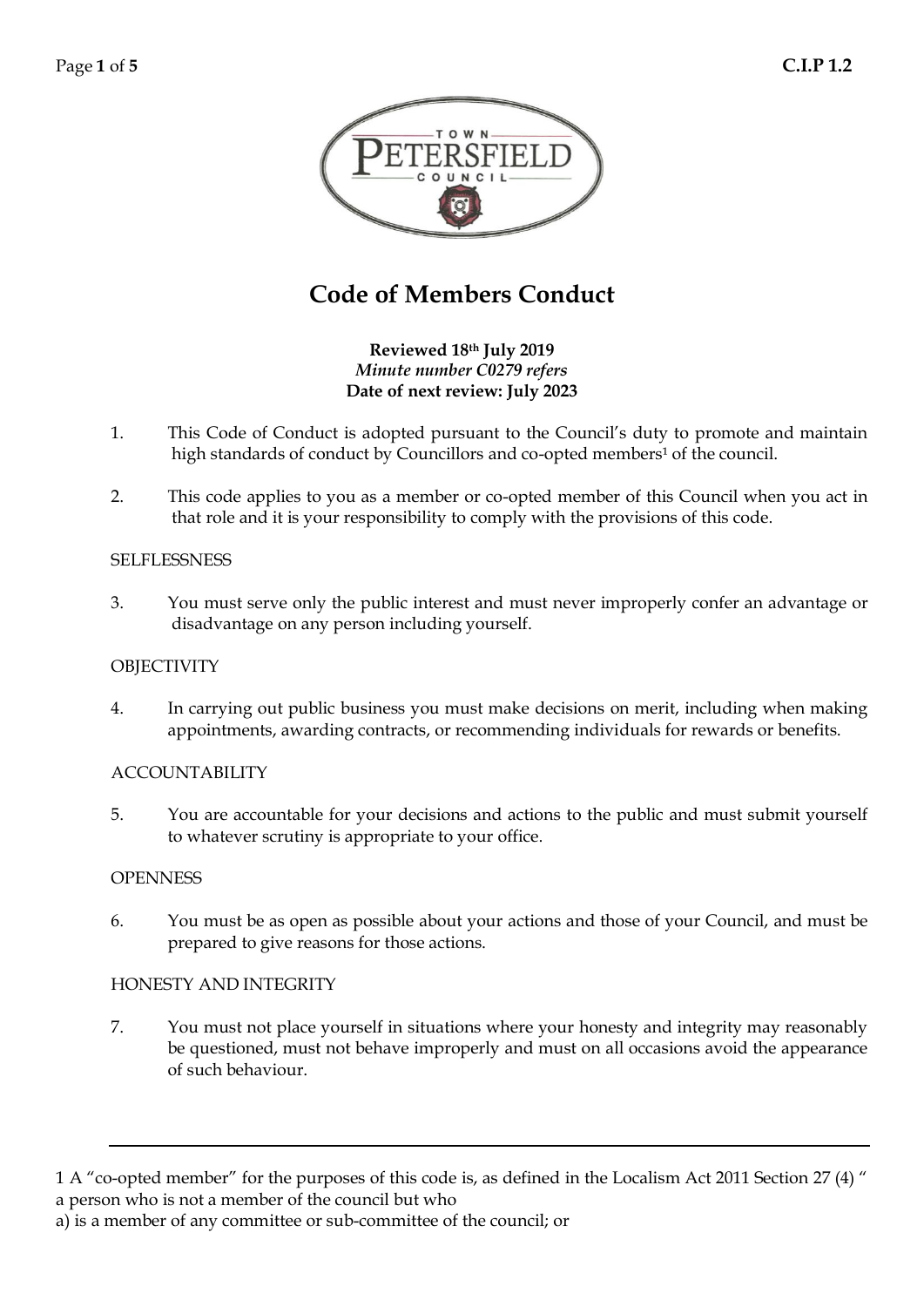## Page **2** of **5 C.I.P 1.2**

b) is a member of, and represents the council on, any joint committee or joint sub-committee of the council; and who is entitled to vote on any question that falls to be decided at any meeting of that committee or subcommittee".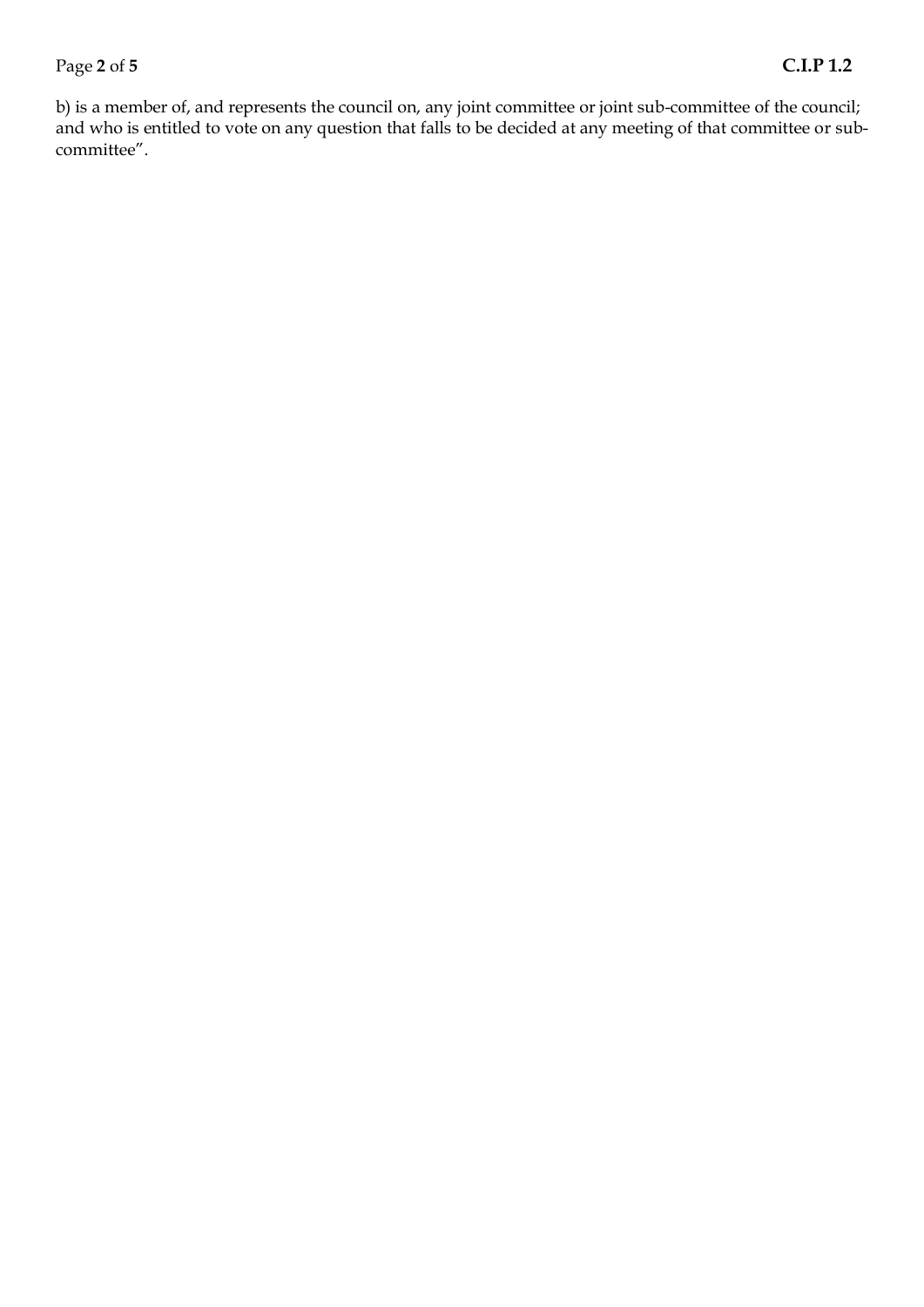## LEADERSHIP

8. You must promote and support high standards of conduct when serving in your public post, in particular as characterised by the above requirements, by leadership and example in a way that secures or preserves public confidence.

## GENERAL OBLIGATIONS

- 9. You must ensure that you are aware of and comply with all legal obligations that apply to you as a member or co-opted member of the Council and act within the law.
- 10. You must treat others with respect
- 11. You must not bully² any person.
- 12. You must not do anything that compromises or is likely to compromise the impartiality of those who work for, or on behalf of the Council.
- 13. You must not disclose information given to you in confidence by anyone, or information acquired by you which you are aware, or ought reasonably to be aware, is of a confidential nature except where:
	- (i) you have the consent of a person authorised to give it;
	- (ii) you are required by law to do so;
	- (iii) the disclosure is made to a third party for the purpose of obtaining professional legal advice provided that the third party agrees not to disclose the information to any other person; or
	- (iv) the disclosure is: a) reasonable and in the public interest; and/or b) made in good faith and in compliance with the reasonable requirements of the Council and in accordance with current legislation.
- 14. You must not improperly use knowledge gained solely as a result of your role as a member for your own personal advantage.
- 15. When making decisions on behalf of or as part of the Council you must have regard to any professional advice provided to you by the Council's officers.
- 16. When using or authorising the use by others of the resources of the Council:
	- (i) you must act in accordance with the Council's reasonable requirements; and
	- (ii) you must make sure that you do not use resources improperly for political purposes and do not use them at all for party political purposes.

2 Bullying is defined as offensive, intimidating, malicious, insulting or humiliating behaviour which attempts to undermine, hurt or humiliate an individual or group. It can have a damaging effect on a victim's confidence, capability and health. Bullying conduct can involve behaving in an abusive or threatening way, or making allegations about people in public, in the company of their colleagues, through the press or in blogs. It may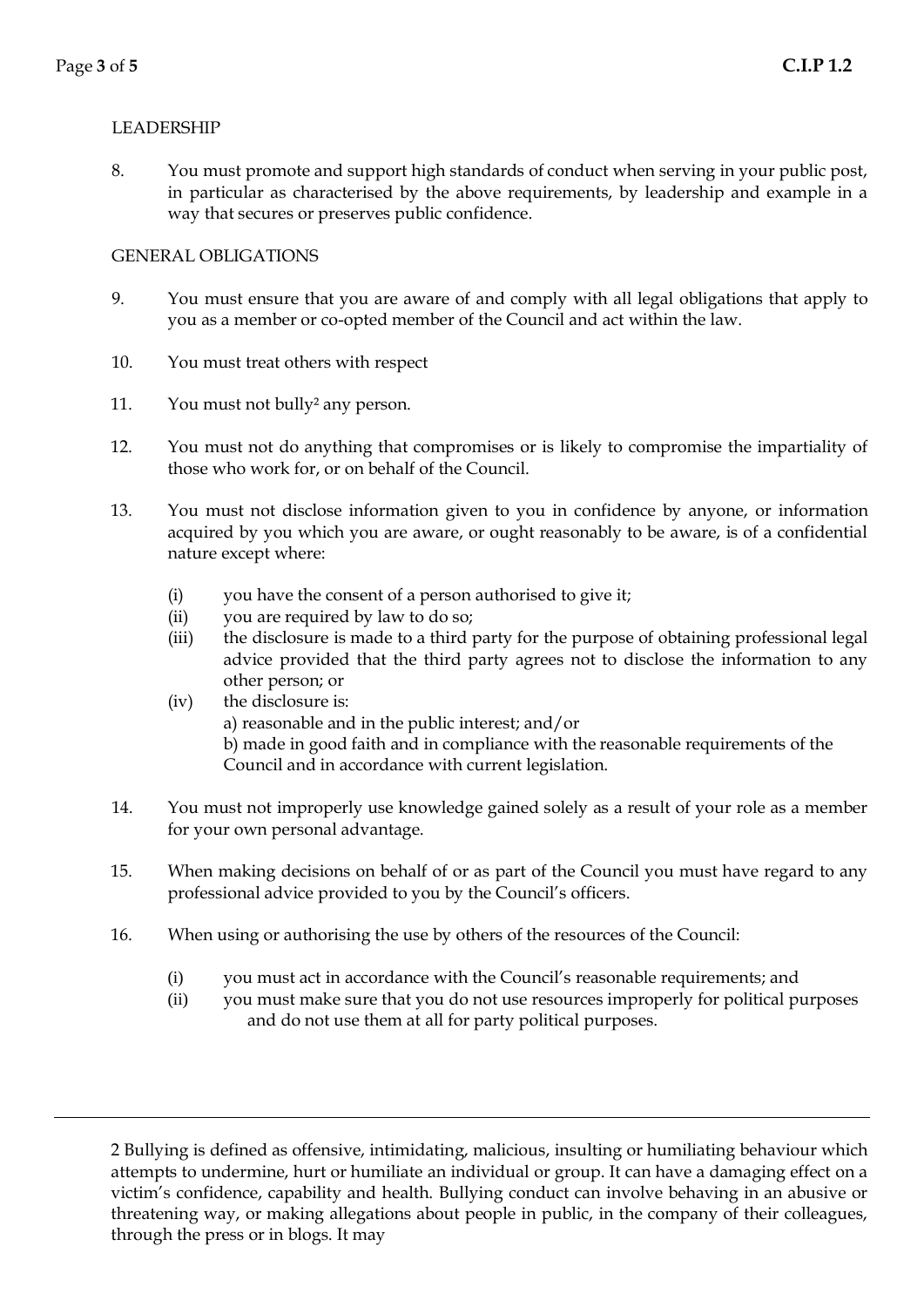## Page **4** of **5 C.I.P 1.2**

happen once or be part of a pattern of behaviour, although minor isolated incidents are unlikely to be considered bullying.